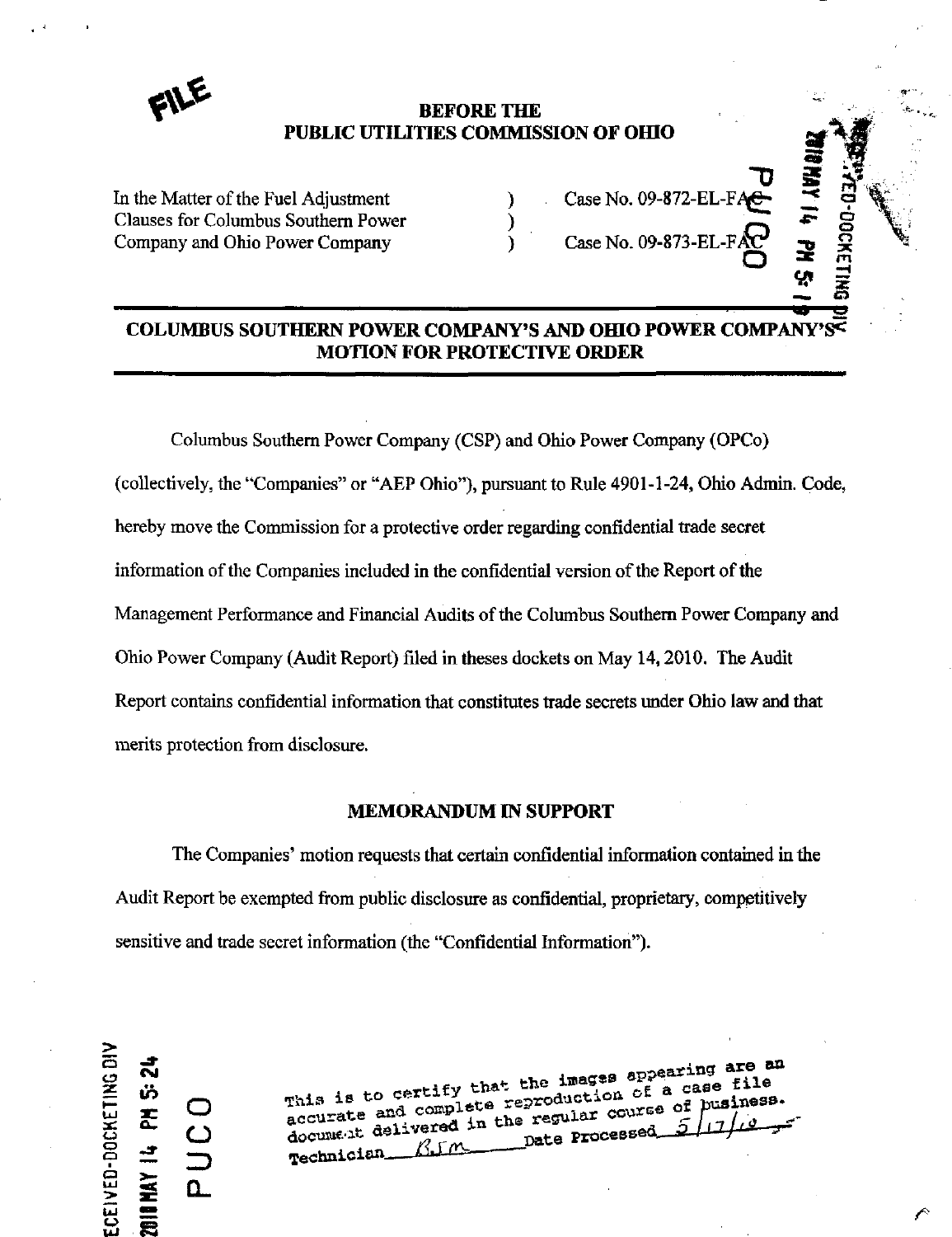#### Description Of The Confidential Information.

The Confidential Information includes certain information contained throughout the confidential version of the Audit Report. A public version of the Audit Report from which the Confidential Information was redacted has also been filed in this case. As may be seen even by a review of the redacted "public" version of the Audit Report, the Confidential Information includes coal inventory information on an individual plant and total company basis, specific fuel/consumables contract terms and conditions (including pricing) and planned purchasing information, competitive financial and cost information for AEP's River Transportation Division affiliate, and competitive pricing information for Renewable Energy Certificates and emission allowances.

## The Confidential Information Derives Independent Economic Value By Reason Of The Fact That It Is Not Publicly Available.

The Confidential Information is not readily available in the public domain and the Companies take steps to protect this information from public disclosure. Such information is competitively sensitive and a trade secret because competitors may use such data to determine the Companies' current and projected resource costs, detailed information about the operations of CSP's and OPCo's facilities and the price at which the Companies have secured coal for their plants. The disclosure of such costs would adversely impact the Companies because it would permit competitors to better detemiine how to price their services and products, including the coal provided to the Companies' facilities. Further, the disclosure of the Companies' resource needs and costs would disincent the negotiation or competitive bidding process by allowing potential suppliers or vendors to know what the Companies' expectations are with respect to their resource needs and costs. Thus, these suppliers or vendors would have the advantage of

 $\overline{2}$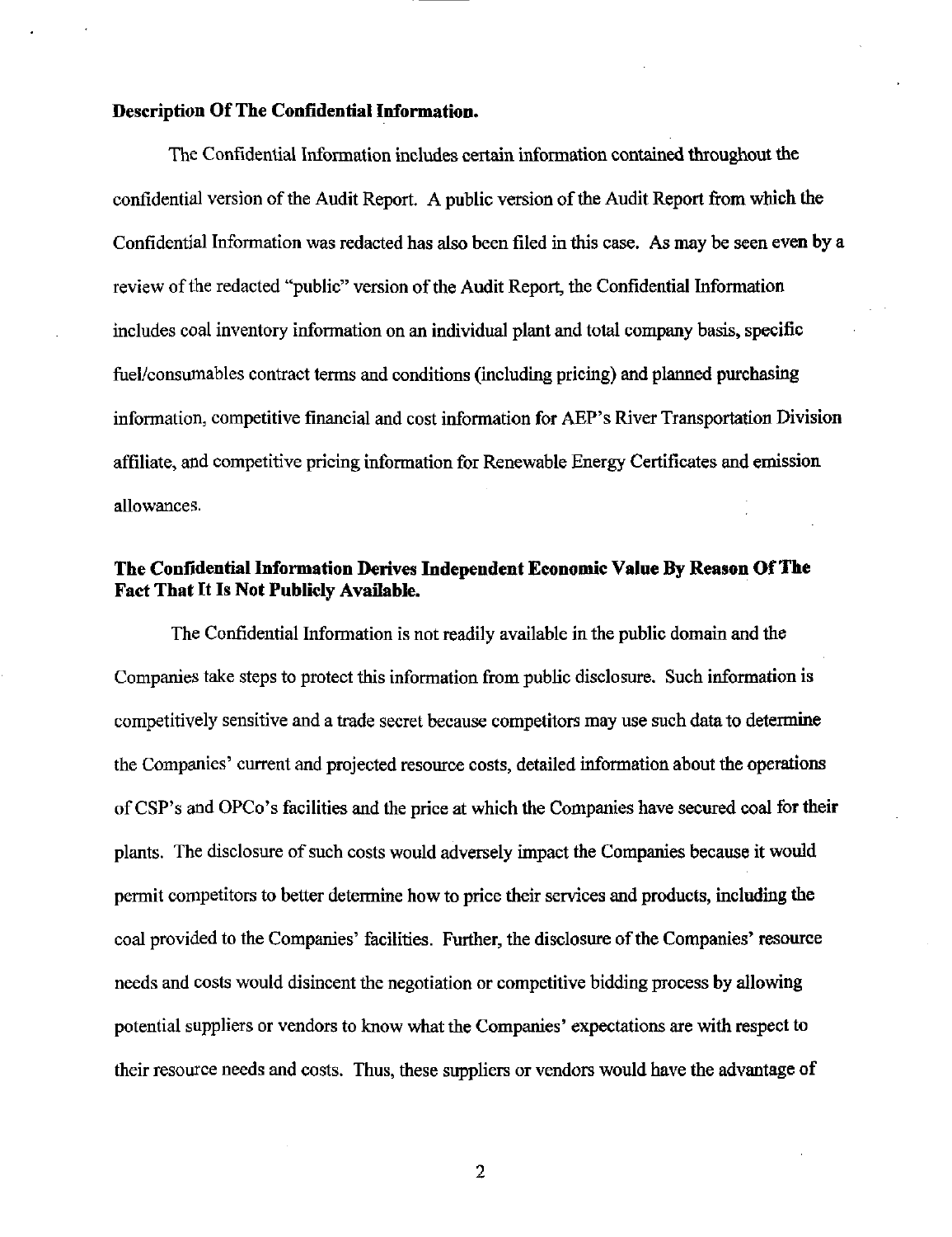knowing how to price their bids or negotiate to provide resources if they had access to the Confidential Information.

### The Information Is Neither Generally Known, Nor Readily Ascertainable By Proper Means By Other Persons Who Can Obtain Economic Value From Its Disclosure Or Use.

The Confidential Information is not available or ascertainable by other parties through normal or proper means; and that no reasonable amount of proper independent research could yield this information to other parties.

### The Information Is The Subject Of Efforts Reasonable Under The Circumstances To Maintain Its Secrecy.

The Companies and American Electric Power Service Corporation (AEPSC) acting on behalf of the Companies make reasonable efforts under the circumstances that have been taken to maintain the secrecy of the Confidential Information. The Companies and AEPSC restrict the access of information to only those employees, officers and representatives of the Companies and AEPSC who have a need to know about such information due to their job and management responsibilities. The Companies and AEPSC limit public access to buildings housing the Confidential Information by use of security guards. Persons not employed by the Companies and AEPSC who are allowed past security guards at buildings where Confidential Information is kept are not permitted to walk within such buildings without an escort. The Companies' and AEPSC's files containing the Confidential Information are maintained separately from CSP's, OPCo's and AEPSC's general records and access to those files is restricted. Within the Companies and AEPSC, access to this information has been and will continue to be disclosed only to those employees, officers and representatives of the Companies and AEPSC who have a need to know about such information due to their job and management responsibilities. Outside CSP, OPCo and AEPSC, this information is only provided to certain persons who have a

3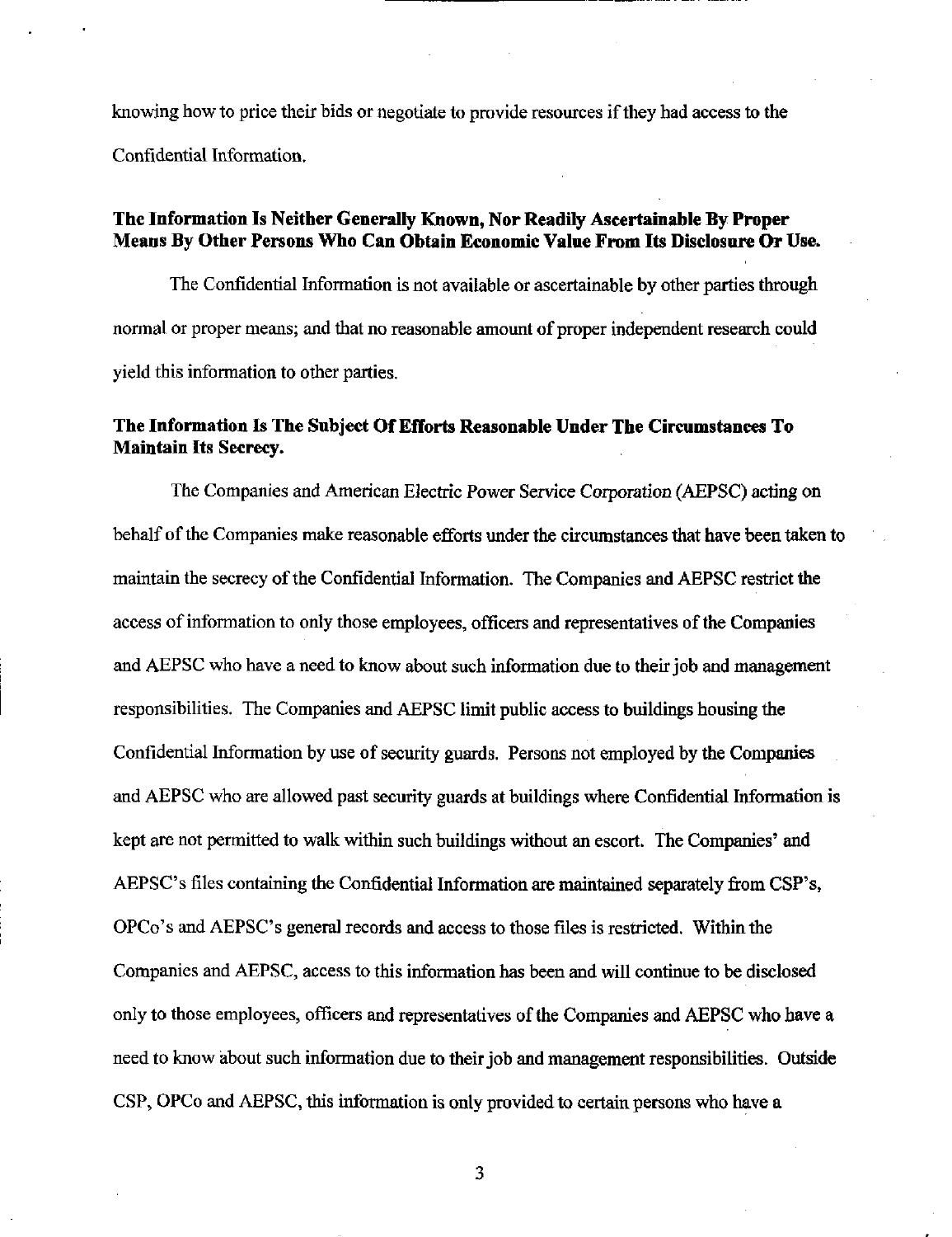legitimate need to review the information to participate in this proceeding and who sign a confidentiality agreement.

#### Applicable Law

Rule 4901-1-24(D), Ohio Admin. Code, provides that the Commission or certain designated employees may issue an order which is necessary to protect the confidentiality of information contained in documents filed with the Commission's Docketing Division to the extent that state or federal law prohibits the release of the information and where non-disclosure of the information is not inconsistent with the purposes of Title 49 of the Revised Code.

The criteria for determining what should be kept confidential by the Commission is well established, and the Commission also long ago recognized its statutory obligation to protect trade secrets:

The Commission is of the opinion that the "public records" statute must also be read in pari materia with Section 1333.61, Revised Code ("trade secrets" statute). The latter statute must be interpreted as evincing the recognition, on the part of the General Assembly, of the value of trade secret information.

In re: General Telephone Co., Case No. 81-383-TP-AIR (Entry, February 17, 1982).

Likewise, the Commission has facilitated the protection of trade secrets in its mles (Rule  $4901-1-24(A)(7)$ , Ohio Admin. Code). The definition of a "trade secret" is set forth in the Uniform Trade Secrets Act: "Trade secret" means information, including the whole or any portion or phase of any scientific or technical information, design, process, procedure, formula, pattem, compilation, program, device, method, technique, or improvement, or any business information or plans, financial information or listing of names, addresses, or telephone numbers, that satisfies both of the following: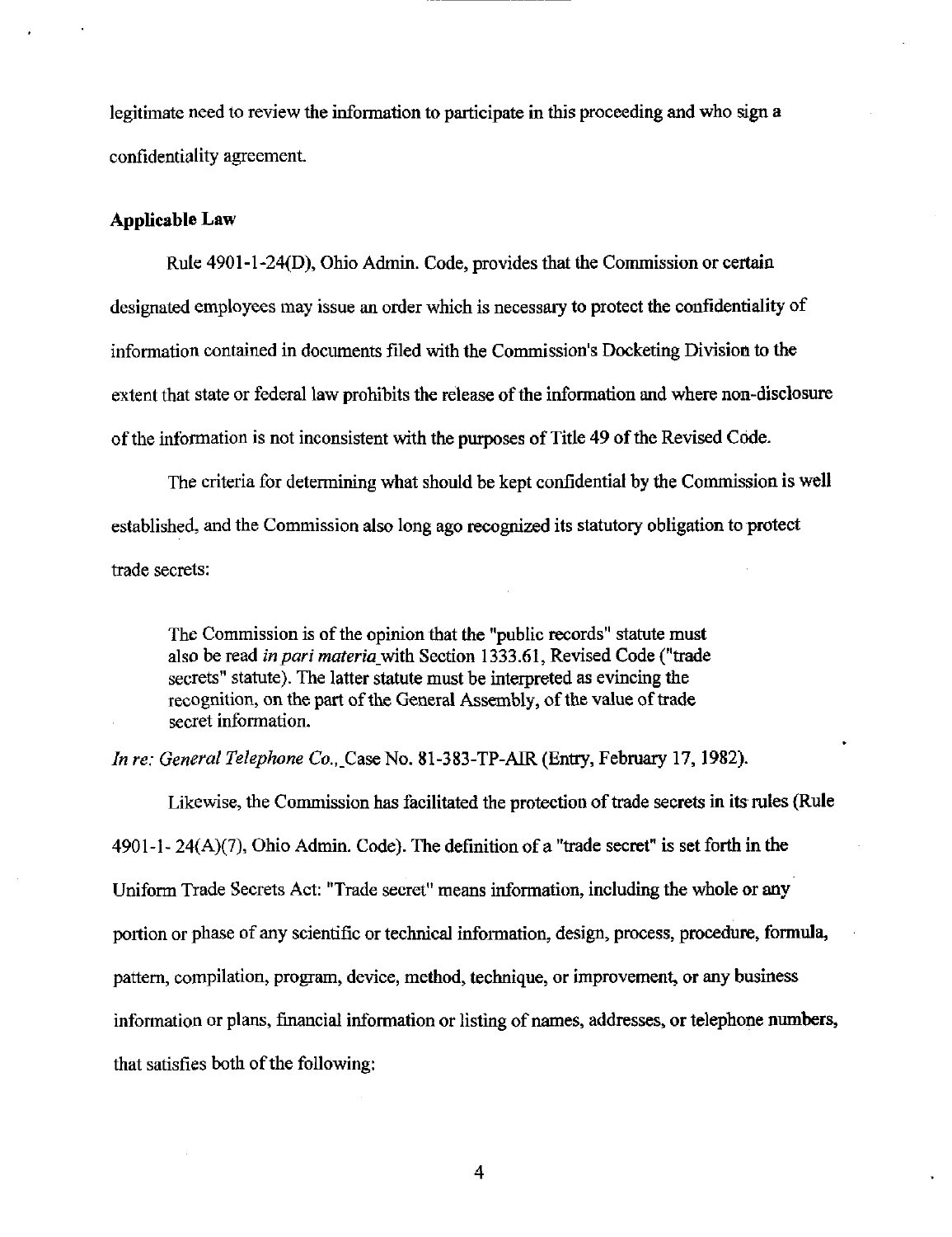(1) It derives independent economic value, actual or potential, from not being generally known to, and not being readily ascertainable by proper means by, other persons who can obtain economic value from its disclosure or use.

(2) It is the subject of efforts that are reasonable under the circumstances to maintain its secrecy.

#### R.C. § 1333.61(D).

This definition clearly reflects the state policy favoring the protection of trade secrets such as the information which is the subject of this motion. Courts of other jurisdictions have held that not only does a public utilities commission have the authority to protect the trade secrets of the companies subject to its jurisdiction, the trade secrets statute creates a duty to protect them. New York Tel. Co. v. Pub. Serv. Comm. N.Y., 56 N.Y. 2d 213 (1982). Indeed, for the Commission to do otherwise would be to negate the protections the Ohio General Assembly has granted to all businesses, including public utilities, through the Uniform Trade Secrets Act. This Commission has previously carried out its obligations in this regard in numerous proceedings. See, e.g., Elyria Tel. Co., Case No. 89-965- TP-AEC (Finding and Order, September 21, 1989); Ohio Bell Tel. Co., Case No. 89-718-TP-ATA (Finding and Order, May 31, 1989); Columbia Gas of Ohio. Inc., Case No. 90-17-GA-GCR (Entry, August 7, 1990).

In Pyromatics, Inc. v. Petruziello, 7 Ohio App. 3d 131, 134-135 (Cuyahoga County 1983), the Court of Appeals, citing Koch Engineering Co. v. Faulconer, 210 U.S.P.Q. 854, 861 (Kansas 1980), has delineated factors to be considered in recognizing a trade secret:

> (1) The extent to which the infonnation is known outside the business, (2) the extent to which it is known to those inside the business, i.e., by the employees, (3) the precautions taken by the holder of the trade secret to guard the secrecy of the information, (4) the savings effected and the value to the holder in having the information as against competitors,  $(5)$ the amount of effort or money expended in obtaining and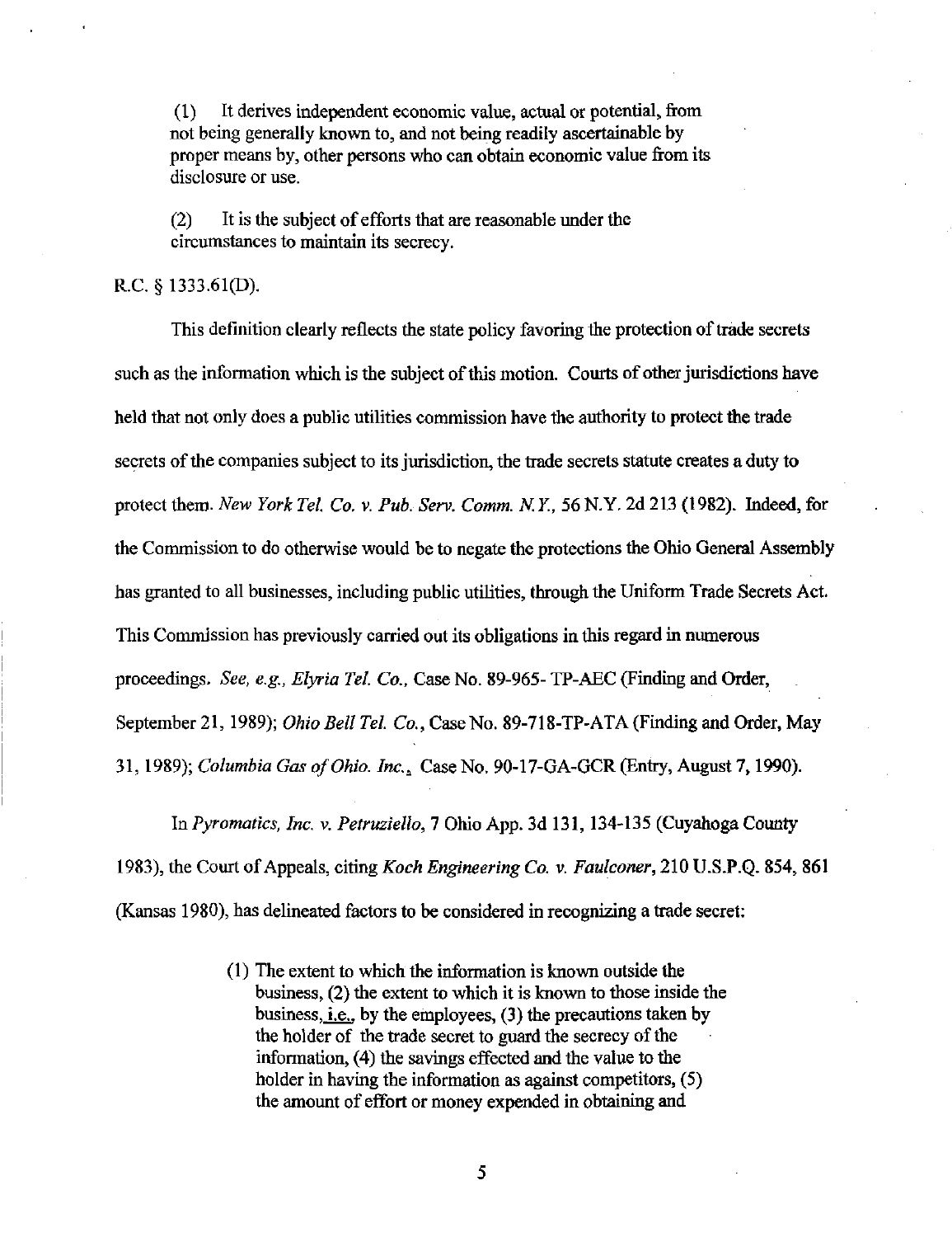developing the information, and (6) the amount of time and expense it would take for others to acquire and duplicate the information.

### The Protective Order Should Be Granted For Thirty-Six Months.

Applying these factors to the Companies' Confidential Information, it is clear that a protective order should be granted. It is precisely the kind of information which companies go to great lengths to keep confidential. Moreover, because the commercial value of the Confidential Information will continue well beyond the eighteen-month period contemplated by Rule 4901-1-24 (F), Ohio Admin. Code, the Companies request that the Commission's order granting this motion prohibit public discloswe for thirty-six months.

Further, public disclosure of such information could impair the Companies' efforts to procure fuel for their generating plants on a competitive basis, and could adversely affect their ability to obtain terms, conditions and prices for their fuel supplies as advantageous as those that would otherwise be possible. On the other hand, public disclosure of this information is not likely to assist the Commission in carrying out its duties.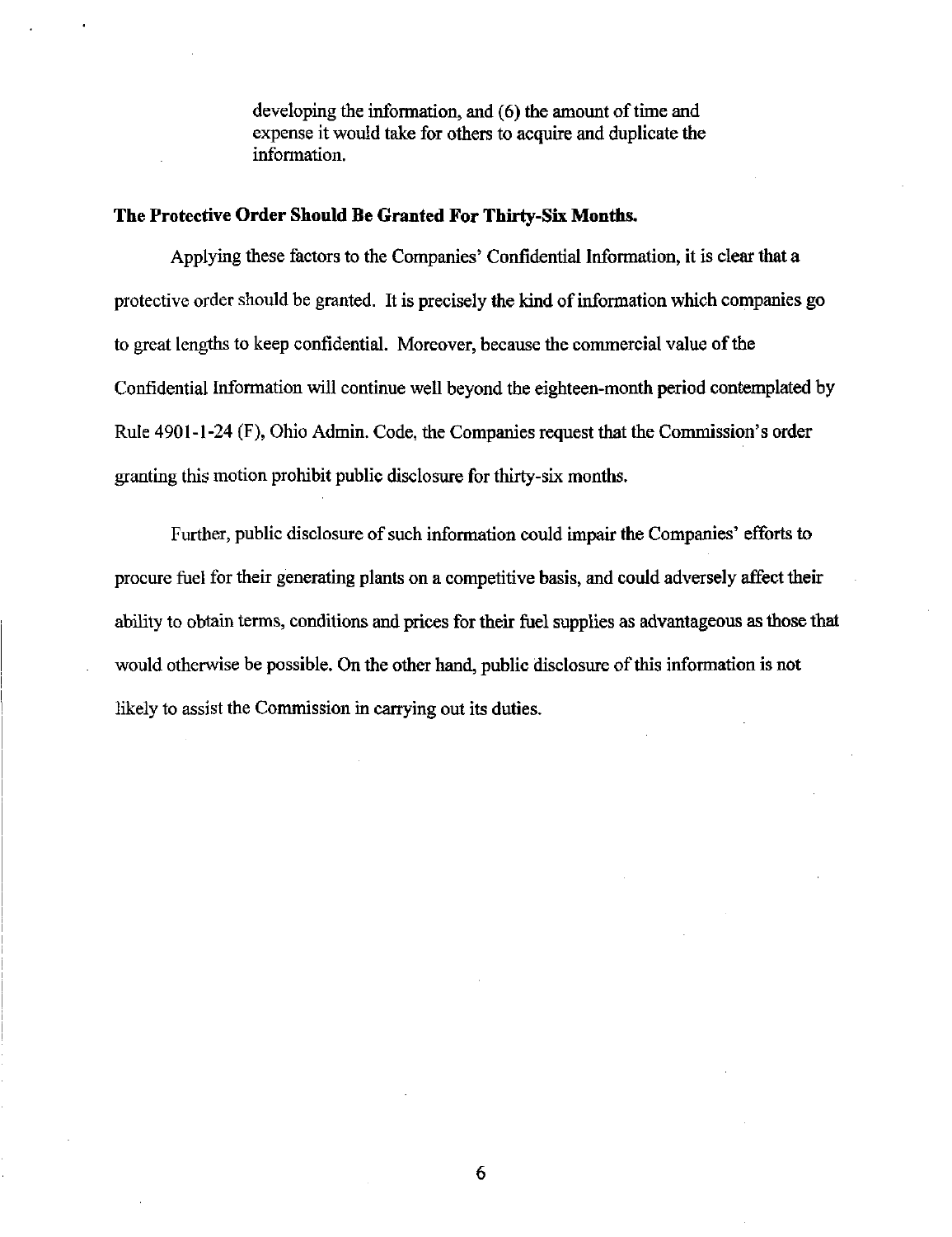#### **Conclusion**

For the above reasons, the Companies request that the Commission grant its motion to maintain the redacted portions of the Audit Report, under seal.

Respectfully submitted.

 $\mathbf{I}$ 

Steven T. Nourse (Counsel of Record) Marvin I. Resnik, Esq. American Electric Power Service Corporation 1 Riverside Plaza Columbus, Ohio 43215 (614) 716-1606  $(614)$  716-1608 Fax: (614) 716-2950 Email: [miresnik@aep.com](mailto:miresnik@aep.com) Email: [stnourse@aep.com](mailto:stnourse@aep.com) 

Counsel for Columbus Southem Power Company and Ohio Power Company